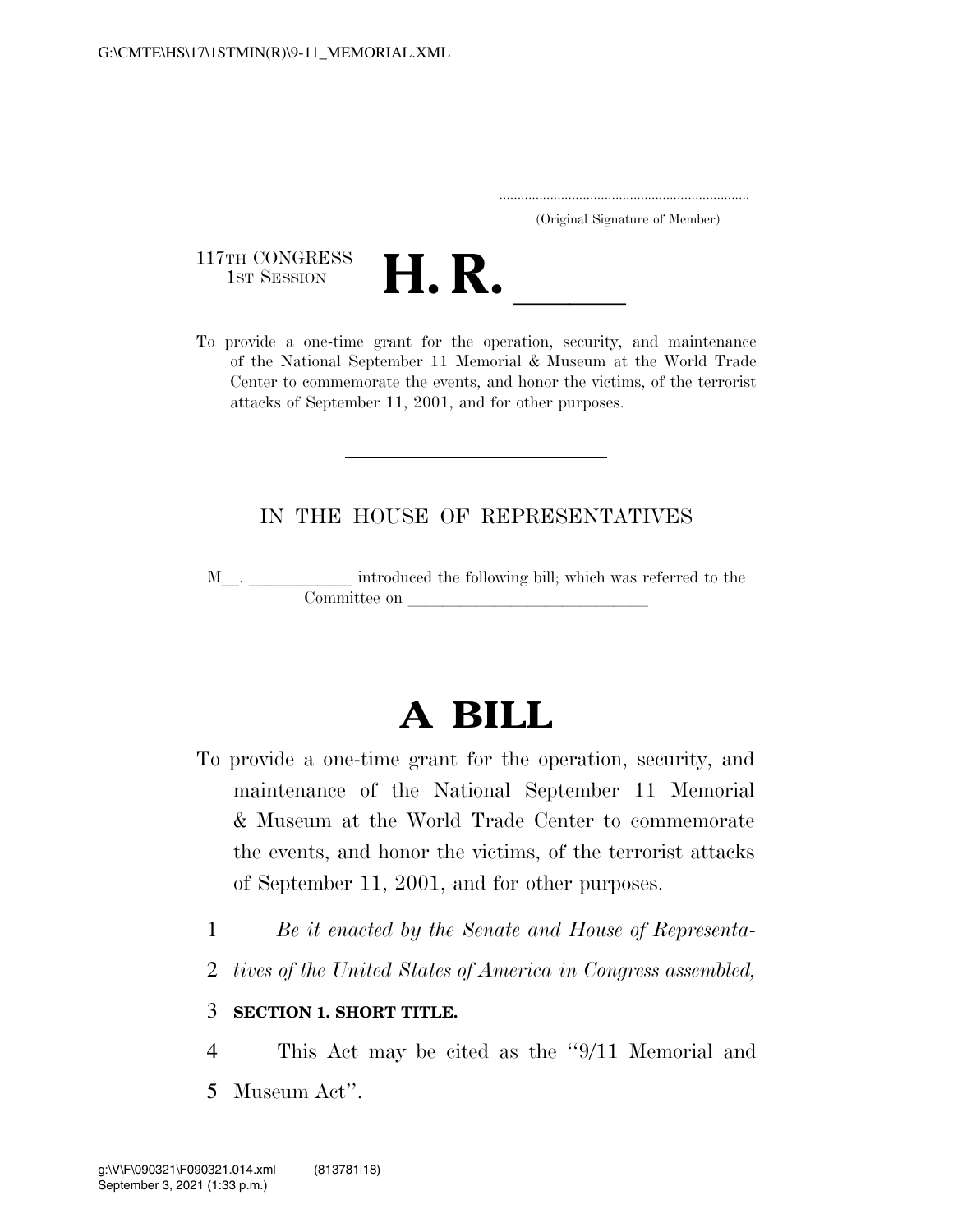## **SEC. 2. DEFINITIONS.**

In this Act:

| 3              | (1) NATIONAL SEPTEMBER 11 MEMORIAL & MU-                      |
|----------------|---------------------------------------------------------------|
| $\overline{4}$ | SEUM.—The term "National September 11 Memo-                   |
| 5              | rial & Museum" means the National September 11                |
| 6              | Memorial & Museum at the World Trade Center                   |
| 7              | Foundation, Inc. established to commemorate the               |
| 8              | events of, and honor the victims of, the terrorist at-        |
| 9              | tacks on the World Trade Center on September 11,              |
| 10             | 2001, at the site of such attacks.                            |
| 11             | (2) ELIGIBLE ENTITY.—The term "eligible enti-                 |
| 12             | ty" means the official organization, as in existence          |
| 13             | on the date of enactment of this Act, that—                   |
| 14             | (A) operates the National September 11                        |
| 15             | Memorial & Museum; and                                        |
| 16             | (B) is an organization described in section                   |
| 17             | $501(c)(3)$ of the Internal Revenue Code of 1986              |
| 18             | and exempt from taxation under section $501(a)$               |
| 19             | of such Code.                                                 |
| 20             | (3) SECRETARY.—The term "Secretary" means                     |
| 21             | the Secretary of Homeland Security.                           |
| 22             | SEC. 3. ONE-TIME GRANT FOR NATIONAL SEPTEMBER 11              |
| 23             | <b>MEMORIAL &amp; MUSEUM.</b>                                 |
| 24             | (a) IN GENERAL.—Subject to the availability of ap-            |
| 25             | propriations, the Secretary shall award to the eligible enti- |
| 26             | ty a grant in an amount determined by the Secretary sub-      |
|                |                                                               |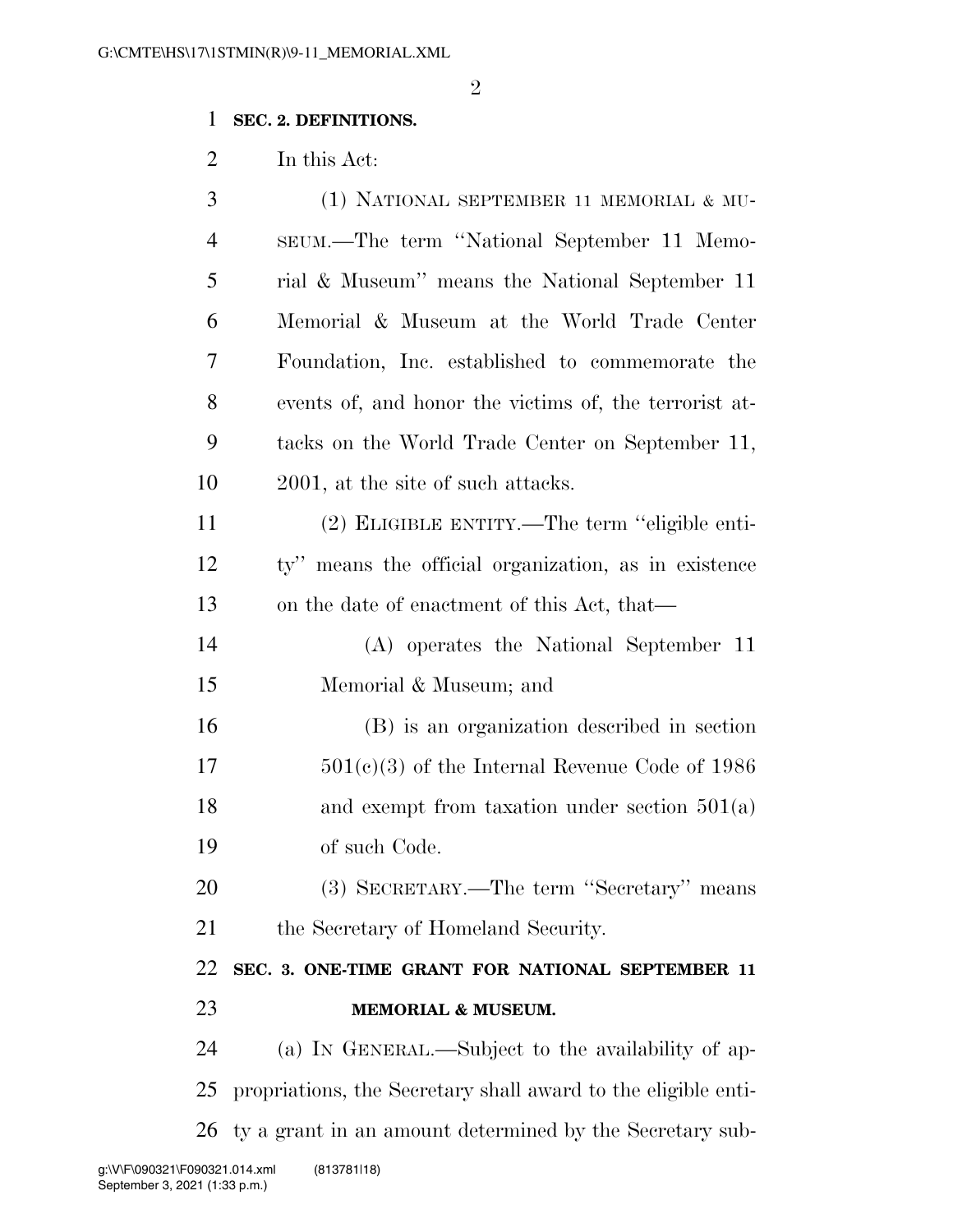ject to subsection (c), to be used by such entity solely for the purposes described in subsection (b), if upon review of the application submitted pursuant to subsection (d), the Secretary makes a determination pursuant to sub- section (e) that such entity satisfies the criteria required under subsection (f).

 (b) PURPOSE.—The one-time grant awarded under subsection (a) shall be used by the eligible entity for the operation, security, and maintenance of the National Sep-tember 11 Memorial & Museum.

 (c) GRANT AMOUNT.—The one-time grant under this section may not be for less than \$5,000,000 or more than \$10,000,000.

 (d) APPLICATION.—To be considered for an award of the one-time grant under this section, the eligible entity shall submit to the Secretary an application at such time, in such manner, and containing such information as the Secretary may require.

 (e) REVIEW; DEADLINE FOR AWARD.—If the Sec- retary, after review of the application from the eligible en- tity, determines that the eligible entity satisfies the cri- teria under subsection (f), the Secretary shall award the one-time grant to the eligible entity, not later than 90 days after the date of receipt by the Secretary of the completed application submitted by such entity.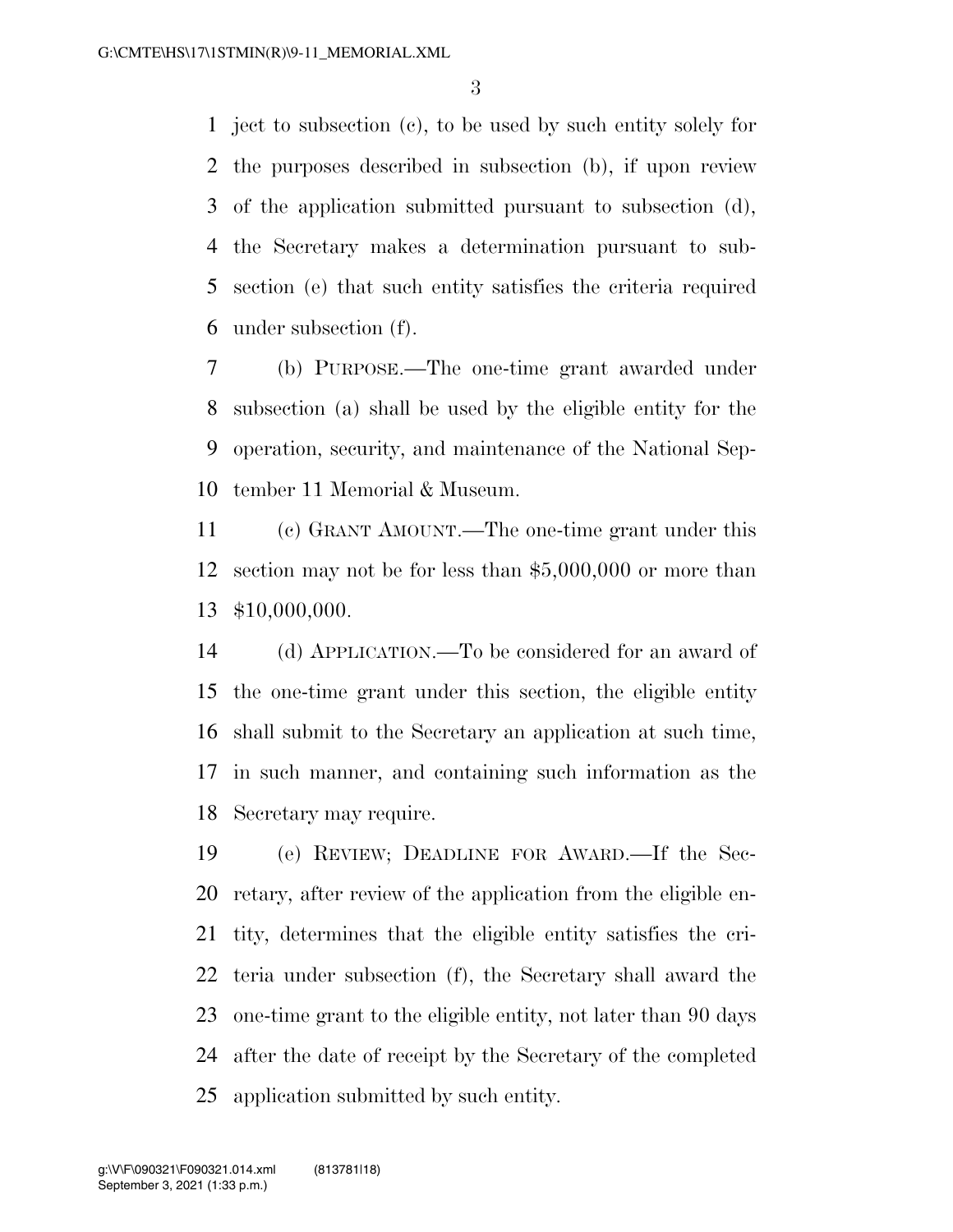(f) CRITERIA.—In determining the amount of the one-time grant consistent with subsection (c), the Sec- retary shall consider the following: (1) The needs of the eligible entity, and ability and commitment of such eligible entity to use grant funds, with respect to ensuring the security and safety of visitors at the National September 11 Me- morial & Museum. (2) The number of visitors to the National Sep- tember 11 Memorial & Museum who would benefit. (3) The ability and commitment of the eligible entity to use grant funds to— (A) preserve the facilities and grounds of the National September 11 Memorial & Mu- seum; and (B) educate future generations. (4) The ability and commitment of the eligible entity to use grant funds to increase the numbers of economically disadvantaged visitors to the National September 11 Memorial & Museum. (g) CONDITION ON RECEIPT OF GRANT.—As a condi- tion on receipt of a grant under this section, the eligible entity shall— (1) provide for—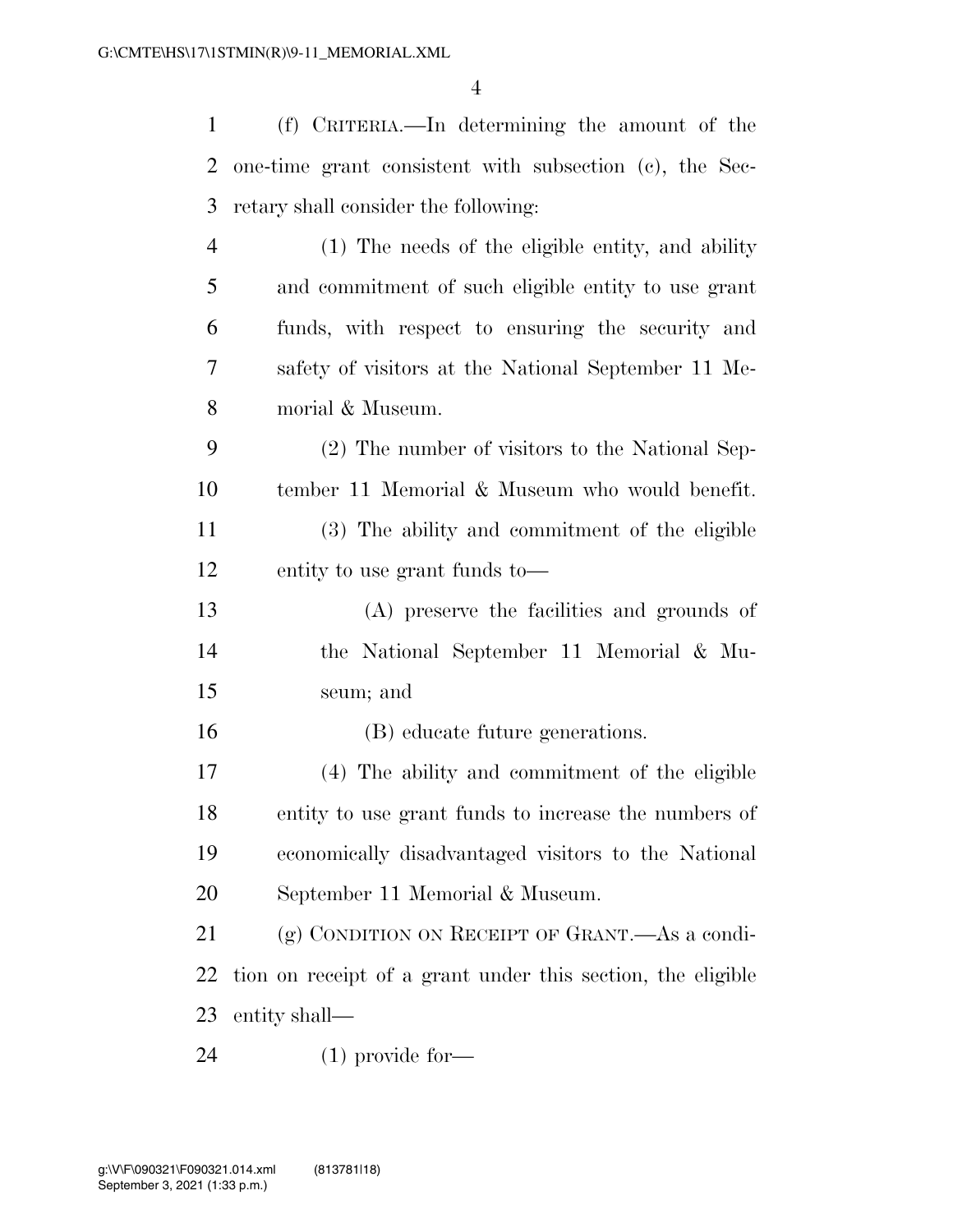| $\mathbf{1}$   | (A) free admission to all facilities and mu-                 |
|----------------|--------------------------------------------------------------|
| $\overline{2}$ | seums associated with the National September                 |
| 3              | 11 Memorial & Museum for active and retired                  |
| $\overline{4}$ | members of the Armed Forces, individuals who                 |
| 5              | were registered first responders to the attacks              |
| 6              | of September 11, 2001, and family members of                 |
| 7              | victims of such attacks; and                                 |
| 8              | (B) dedicated free admission hours for the                   |
| 9              | general public at least once a week; and                     |
| 10             | (2) allow for annual Federal audits of the fi-               |
| 11             | nancial statements of such entity, including revenues        |
| 12             | associated with ticket sales, charitable donations,          |
| 13             | grants, and all expenditures on salaries and oper-           |
| 14             | ations, which shall be subject to review by the Sec-         |
| 15             | retary and made available to the public.                     |
| 16             | (h) REPORTS.—Not later than 90 days after the end            |
| 17             | of each fiscal year for which the recipient obligates or ex- |
| 18             | pends funds made available to the recipient pursuant to      |
| 19             | this section, the recipient shall submit to the Committee    |
| 20             | on Homeland Security of the House of Representatives         |
| 21             | and the Committee on Homeland Security and Govern-           |
| 22             | mental Affairs of the Senate a report that includes, for     |

the fiscal year covered by the report, each of the following: